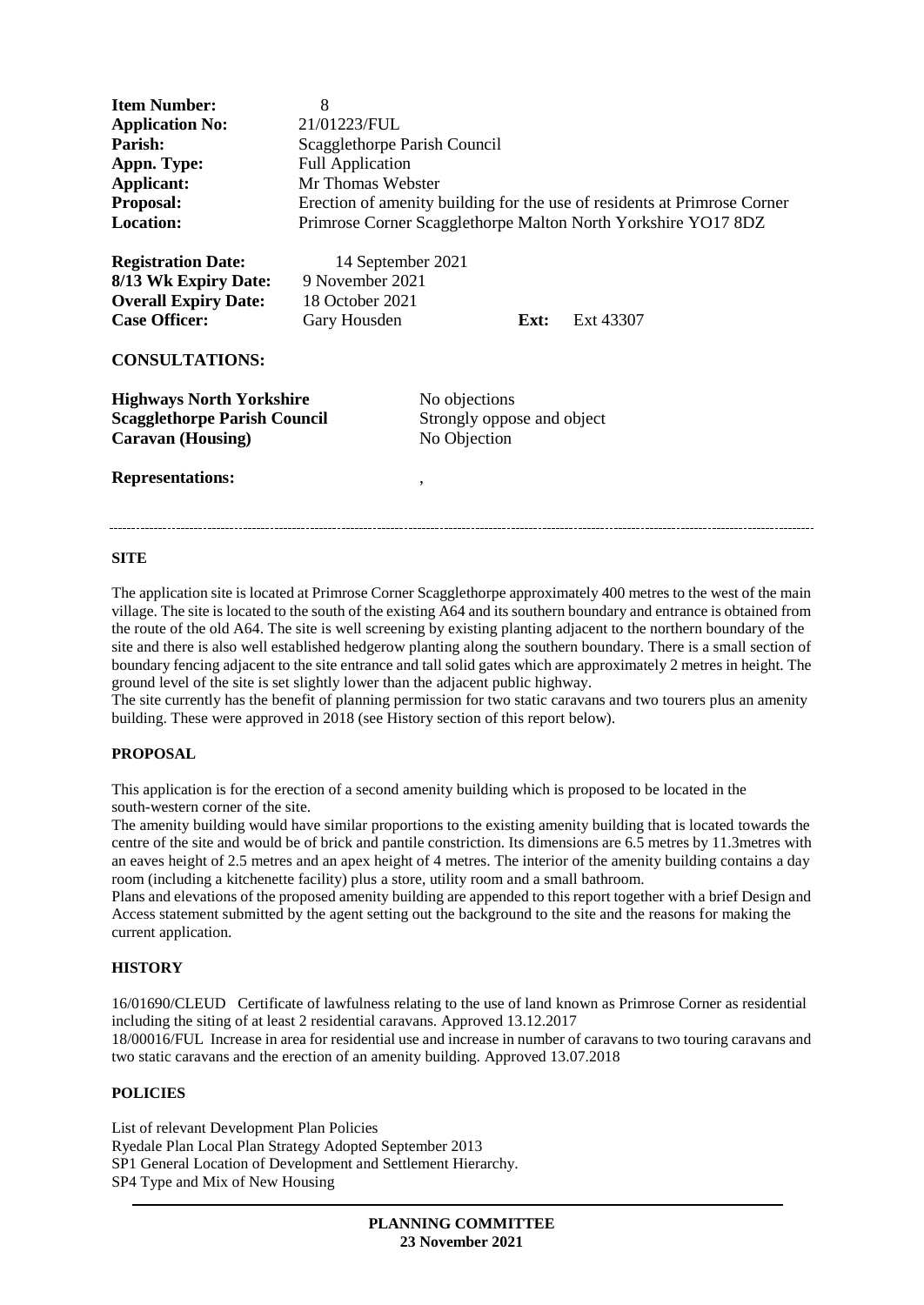SP5 Sites for Gypsies and Travellers and Travelling Show people. SP13 Landscapes SP16 Design SP19 Presumption in Favour of Sustainable Development SP20 Generic Development Management Issues

# **CONSULTATION RESPONSES**

NYCC Highways –No objection

Ryedale District Council Housing Services Manager - No Objection

Parish Council – Objections Raised. Comments are appended in full to this report

In summary the Parish Council has raised concerns that the proposal is located outside the village development limits; that the building is unnecessary; that is too large in comparison to other amenity buildings (such as those located on Tara Park); that it will be visually intrusive and concerns over potential for future expansion at the site. The Parish Council has also raised queries relating to Council Tax and provision of drainage matters that are not material to the consideration of the application

Third parties - No response

## **APPRAISAL**

The following matters are considered to be relevant to the consideration of this application:

- The principle of development,
- Design issues,
- Landscape impact.

#### **Principle of Development**

The application site is located in open countryside outside of the development limit of the village. Members will be aware however that this site has a history that pre dates planning control. In addition the more recent planning history accepts that there is a lawful use of the site for the standing of two residential caravans and that planning permission was also granted in 2018 for two touring vans and two static vans plus an amenity building within the extent of the lawful site.

The current application does not propose any development beyond the lawful site boundaries which are very well defined by established hedgerows and tree planting and also by a tall section of screen fence and gates adjacent to the site entrance.

In principle is considered that there is no objection to the proposed additional amenity subject to the further consideration of design and landscape impact issues that are further discussed in the report below.

#### **Design**

The amenity building is identical in its proportions and use of materials to the existing amenity building that is already located centrally on the site. It would be built using red brick walls and a clay pantile roof. Photos will be presented at the meeting showing the existing site and its surroundings. Whilst views of the upper part of the roof of the existing amenity building may be obtained from the highway to the south (the old A64) it is considered that the location of the proposed amenity building in the south western corner of the site will mean that it is less conspicuous because of the adjacent boundary screening.

The detailed description of the amenity building is set out in this report above. Its facilities, proportions and materials proposed are very similar to those used on the extension site at Tara Park. Whilst the amenity building has a utilitarian appearance its design is considered to be appropriate in this context. Good quality external materials are proposed and it is therefore considered that Policy SP16 Design of the Local Plan Strategy is satisfied.

## **Landscape Impact**

The site is not located is any area of special landscape designation. It is however located in open countryside where the impact of development is still required to be carefully considered. As previously mentioned in this report the site has well defined boundaries and is considered to be well screened by existing vegetation. The chosen location for the proposed amenity building is considered to be very well screened, to the extent that little if